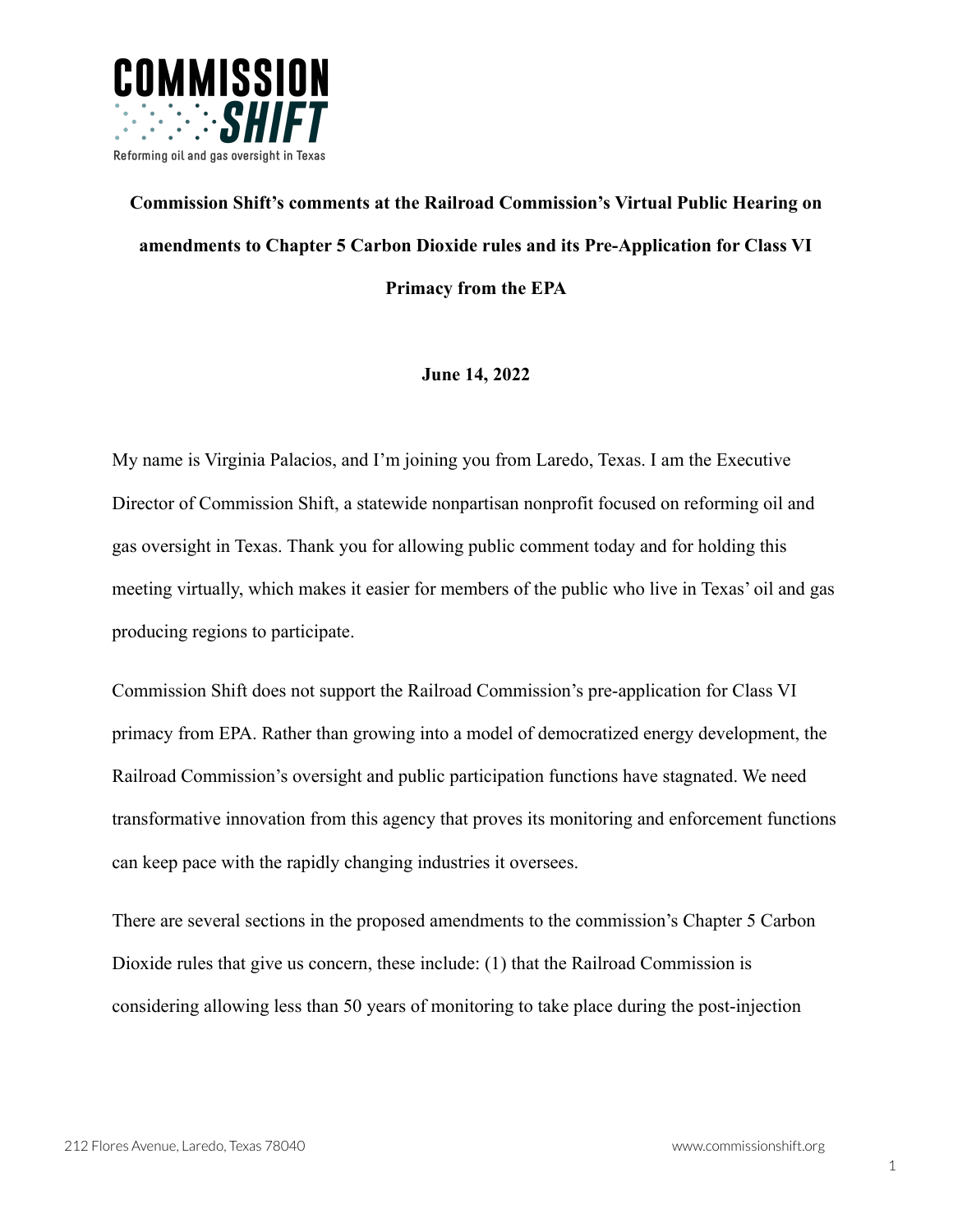storage facility care and closure plan; $(2)$  that only 10 years of monitoring records will be required to be maintained for these facilities, even though the facilities must have the ability to store carbon dioxide in perpetuity and leaks from these facilities present risk of fatalities;<sup>2</sup> (3) the ability for Class VI facilities to be granted indefinite plugging extensions on inactive wells;<sup>3</sup> (4) the ease with which Class II enhanced oil recovery wells could improperly act as Class VI facilities,<sup>4</sup> or be re-permitted as Class VI facilities without being constructed to the same standards,<sup>5</sup> not to mention the commission's myopic oversight of the blowouts and induced seismicity events across Texas that are likely related to Class II injection;<sup>6,7,8</sup> (5) how accurate the area of review (AOR) will be, considering that the latitude and longitude coordinates for many wells in the Railroad Commission's database are either not available or are inaccurate -sometimes by hundreds of feet;  $(6)$  that the director has the ability to modify a permit with only the permittee's consent and without following Notice and Public Comment Period requirements for many reasons that the public would ordinarily need to provide feedback on;<sup>10</sup> and (7) that the definition of interested persons and affected persons may be overly narrow, excluding people

https://www.rrc.texas.gov/oil-and-gas/compliance-enforcement/enforcement-activities/

<sup>1</sup> Railroad Commission of Texas. May 3, 2022. Proposed Amendments to 16 TAC Chapter 5 and Pre-Application for Class VI Primacy from EPA. P. 6 of 59, lines 32 - 36.

<sup>2</sup> Railroad Commission of Texas supra note 1 at p. 54 of 59, lines 35 - 36.

<sup>&</sup>lt;sup>3</sup> Railroad Commission of Texas supra note 1 at p. 37 of 59, lines 21 - 23 holds operators to the same plugging requirements as 16 TAC 3.14, which references plugging extensions in section 3.15.

<sup>&</sup>lt;sup>4</sup> Railroad Commission of Texas supra note 1 at p. 19 of 59, lines 6 - 17.

<sup>5</sup> Railroad Commission of Texas supra note 1 at p. 32 of 59, lines 22 - 25.

<sup>7</sup> Kim, J. W., & Lu, Z. (2018). Association between localized geohazards in West Texas and human <sup>6</sup> Admin Monitor. April 12, 2022. Railroad Commission of Texas Open Meeting. Public Input.

activities, recognized by Sentinel-1A/B satellite radar imagery. Scientific Reports, 8(4727). https://doi.org/10.1038/s41598-018-23143-6

<sup>8</sup> Biven, M. M., & Palacios, V. (2022). Eliminating Orphan Wells and Sites in Texas. Commission Shift. p. 47 and p. 49. https://commissionshift.org/orphan-wells/

<sup>9</sup> G-Forensic White Paper. Commission Shift's analysis of the Railroad Commission's orphaned well database and inactive well plugging report. Comments from John Conner on the Railroad Commission's Draft Monitoring and Enforcement Plan for FY 2023.

<sup>&</sup>lt;sup>10</sup> Railroad Commission of Texas supra note 1 at p. 24 of 59, lines 3 - 5.